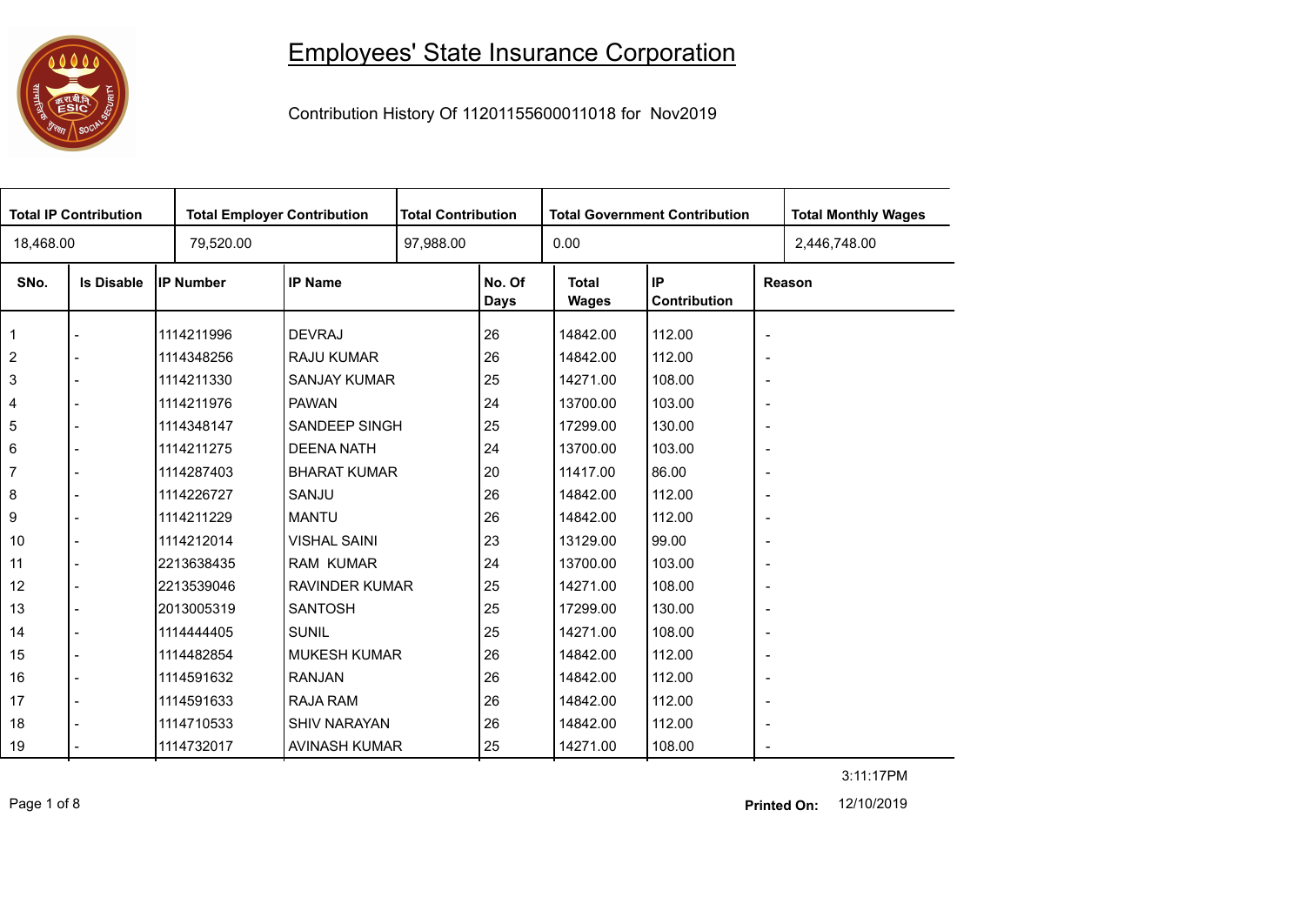| SNo. | <b>Is Disable</b> | <b>IP Number</b> | <b>IP Name</b>                  | No. Of      | Total        | IP           | <b>Reason</b>            |
|------|-------------------|------------------|---------------------------------|-------------|--------------|--------------|--------------------------|
|      |                   |                  |                                 | <b>Days</b> | <b>Wages</b> | Contribution |                          |
| 20   |                   | 1114732018       | <b>ASHA DAS</b>                 | 26          | 14842.00     | 112.00       | $\overline{\phantom{a}}$ |
| 21   |                   | 1114755817       | SUDHA DEVI                      | 24          | 13700.00     | 103.00       |                          |
| 22   |                   | 1114827115       | <b>RAVINDRA</b>                 | 8           | 4567.00      | 35.00        |                          |
| 23   |                   | 1114897129       | <b>SHRVAN KUMAR MANDAL</b>      | 24          | 13700.00     | 103.00       |                          |
| 24   |                   | 1114929226       | <b>SACHIN KUMAR</b>             | 26          | 14842.00     | 112.00       |                          |
| 25   |                   | 1114929236       | <b>SAVITRI</b>                  | 25          | 14271.00     | 108.00       |                          |
| 26   |                   | 1114929247       | <b>SONU KUMAR</b>               | $\Omega$    | 0.00         | 0.00         | On Leave                 |
| 27   |                   | 1114929250       | <b>UTTAM SINGH</b>              | 26          | 14842.00     | 112.00       | $\overline{a}$           |
| 28   |                   | 1115050846       | ARUN KUMAR                      | 24          | 13700.00     | 103.00       |                          |
| 29   |                   | 1115093056       | <b>PAVNESH KUMAR</b>            | 24          | 13700.00     | 103.00       |                          |
| 30   |                   | 1115093049       | SUBHASH CHANDRA                 | 24          | 13700.00     | 103.00       |                          |
| 31   |                   | 1115112932       | <b>DILIP KUMAR</b>              | 25          | 14271.00     | 108.00       |                          |
| 32   |                   | 1114382611       | <b>NARENDRA SINGH</b>           | 26          | 14842.00     | 112.00       |                          |
| 33   |                   | 1115201020       | <b>ARUN YADAV</b>               | 25          | 14271.00     | 108.00       |                          |
| 34   |                   | 1115201046       | <b>ANITA</b>                    | 25          | 14271.00     | 108.00       |                          |
| 35   |                   | 1115219688       | <b>MANISH KUMAR</b>             | 24          | 13700.00     | 103.00       |                          |
| 36   |                   | 1115219682       | <b>KAPIL</b>                    | 24          | 13700.00     | 103.00       |                          |
| 37   |                   | 1115256045       | PYARE LAL                       | 23          | 13129.00     | 99.00        |                          |
| 38   |                   | 1115270867       | PREMNARAYAN                     | 26          | 14842.00     | 112.00       |                          |
| 39   |                   | 1115270871       | <b>UMESH KUMAR SINGH</b>        | 0           | 0.00         | 0.00         | <b>Left Service</b>      |
| 40   |                   | 1115270875       | <b>CHANDNI</b>                  | 24          | 13700.00     | 103.00       | $\blacksquare$           |
| 41   |                   | 1115270881       | SURAJ KUMAR                     | 26          | 14842.00     | 112.00       |                          |
| 42   |                   | 2013713287       | <b>SARVINDER</b>                | 20          | 11417.00     | 86.00        |                          |
| 43   |                   | 1014040234       | <b>BABITA</b>                   | 24          | 13700.00     | 103.00       |                          |
| 44   | $\overline{a}$    | 1114806728       | MD RIZWAN ALAM                  | 26          | 14842.00     | 112.00       |                          |
| 45   |                   | 1115396112       | <b>KARTIK</b>                   | 24          | 13700.00     | 103.00       | $\overline{\phantom{a}}$ |
| 46   |                   | 1115396117       | RAGHUNANDAN KUMAR               | 18          | 10275.00     | 78.00        |                          |
| 47   |                   | 1115433634       | RAKESH KUMAR                    | 26          | 14842.00     | 112.00       |                          |
| 48   |                   | 1115455368       | <b>NAMDEV</b><br><b>SURUCHI</b> | 26          | 14842.00     | 112.00       |                          |

Page 2 of 8 12/10/2019 **Printed On:**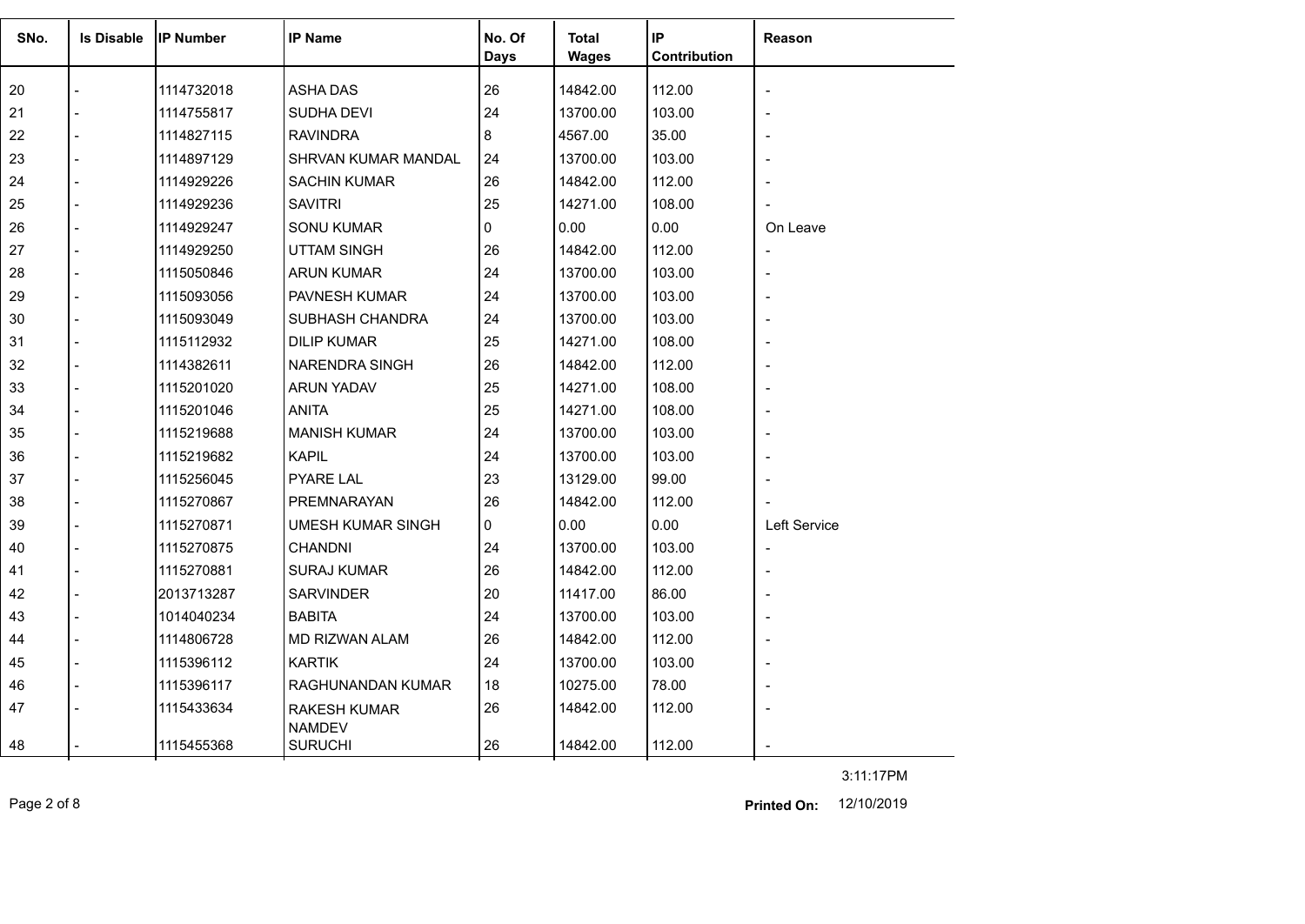| SNo. | <b>Is Disable</b> | <b>IIP Number</b> | <b>IP Name</b>                       | No. Of<br><b>Days</b> | <b>Total</b><br><b>Wages</b> | IP<br>Contribution | <b>Reason</b> |
|------|-------------------|-------------------|--------------------------------------|-----------------------|------------------------------|--------------------|---------------|
|      |                   |                   |                                      |                       |                              |                    |               |
| 49   |                   | 1115455377        | <b>HARISH KUMAR</b>                  | 26                    | 14842.00                     | 112.00             |               |
| 50   |                   | 1115070046        | <b>BRAJENDRA KUMAR</b>               | 24                    | 13700.00                     | 103.00             |               |
| 51   |                   | 1013823285        | <b>SHAMBHOO</b>                      | 17                    | 11763.00                     | 89.00              |               |
| 52   |                   | 1115487427        | <b>RAM MOHAN</b>                     | 5                     | 2854.00                      | 22.00              |               |
| 53   |                   | 1115487433        | <b>SACHIN</b>                        | 26                    | 14842.00                     | 112.00             |               |
| 54   |                   | 1013634471        | <b>VIPIN</b>                         | 25                    | 14271.00                     | 108.00             |               |
| 55   |                   | 1013645087        | SURENDER-1                           | 26                    | 14842.00                     | 112.00             |               |
| 56   |                   | 1014012424        | <b>LOKENDER KUMAR</b>                | 26                    | 14842.00                     | 112.00             |               |
| 57   |                   | 1013847198        | <b>PRABHA</b>                        | 25                    | 14271.00                     | 108.00             |               |
| 58   |                   | 1013958645        | <b>RAHUL</b>                         | 0                     | 0.00                         | 0.00               | Left Service  |
| 59   |                   | 1014210656        | VINOD KUMAR PRADHAN                  | 0                     | 0.00                         | 0.00               | Left Service  |
| 60   |                   | 1014056066        | <b>RAVI KUMAR</b>                    | 26                    | 14842.00                     | 112.00             |               |
| 61   |                   | 1014046982        | <b>HIRA LAL SAHU</b>                 | 26                    | 14842.00                     | 112.00             |               |
| 62   |                   | 1014375658        | <b>BAMBAM KUMAR</b><br><b>PASWAN</b> | 16                    | 9134.00                      | 69.00              |               |
| 63   |                   | 1014099772        | SHARWAN KUMAR RAM                    | 26                    | 14842.00                     | 112.00             |               |
| 64   |                   | 1014335081        | MANOJ KUMAR SAH                      | 26                    | 14842.00                     | 112.00             |               |
| 65   |                   | 1014356137        | <b>RUMA</b>                          | 26                    | 14842.00                     | 112.00             |               |
| 66   |                   | 1014178107        | ANUBHAV SINGH                        | 26                    | 14842.00                     | 112.00             |               |
| 67   |                   | 1014236394        | <b>BHUPENDER</b>                     | 26                    | 14842.00                     | 112.00             |               |
| 68   |                   | 1014193451        | <b>ONKAR KUMAR PASWAN</b>            | 0                     | 0.00                         | 0.00               | On Leave      |
| 69   |                   | 1014178106        | <b>MUKESH KUMAR GUPTA</b>            | 26                    | 14842.00                     | 112.00             |               |
| 70   |                   | 1115487421        | YOGESH                               | 26                    | 14842.00                     | 112.00             |               |
| 71   |                   | 1013634345        | SONU kumar gupta                     | 17                    | 11763.00                     | 89.00              |               |
| 72   |                   | 1014245211        | <b>SANJAY KUMAR</b>                  | 0                     | 0.00                         | 0.00               | On Leave      |
| 73   |                   | 1014254513        | POOJA KUMARI                         | 24                    | 13700.00                     | 103.00             |               |
| 74   |                   | 1014160318        | <b>BABITA</b>                        | 0                     | 0.00                         | 0.00               | Left Service  |
| 75   |                   | 2013796494        | <b>MOHINI</b>                        | 22                    | 12559.00                     | 95.00              |               |
| 76   |                   | 1013634472        | <b>CHANDER PAL</b>                   | 25                    | 14271.00                     | 108.00             |               |
| 77   |                   | 1115507078        | <b>RUBI CHAUBE</b>                   | 22                    | 12559.00                     | 95.00              |               |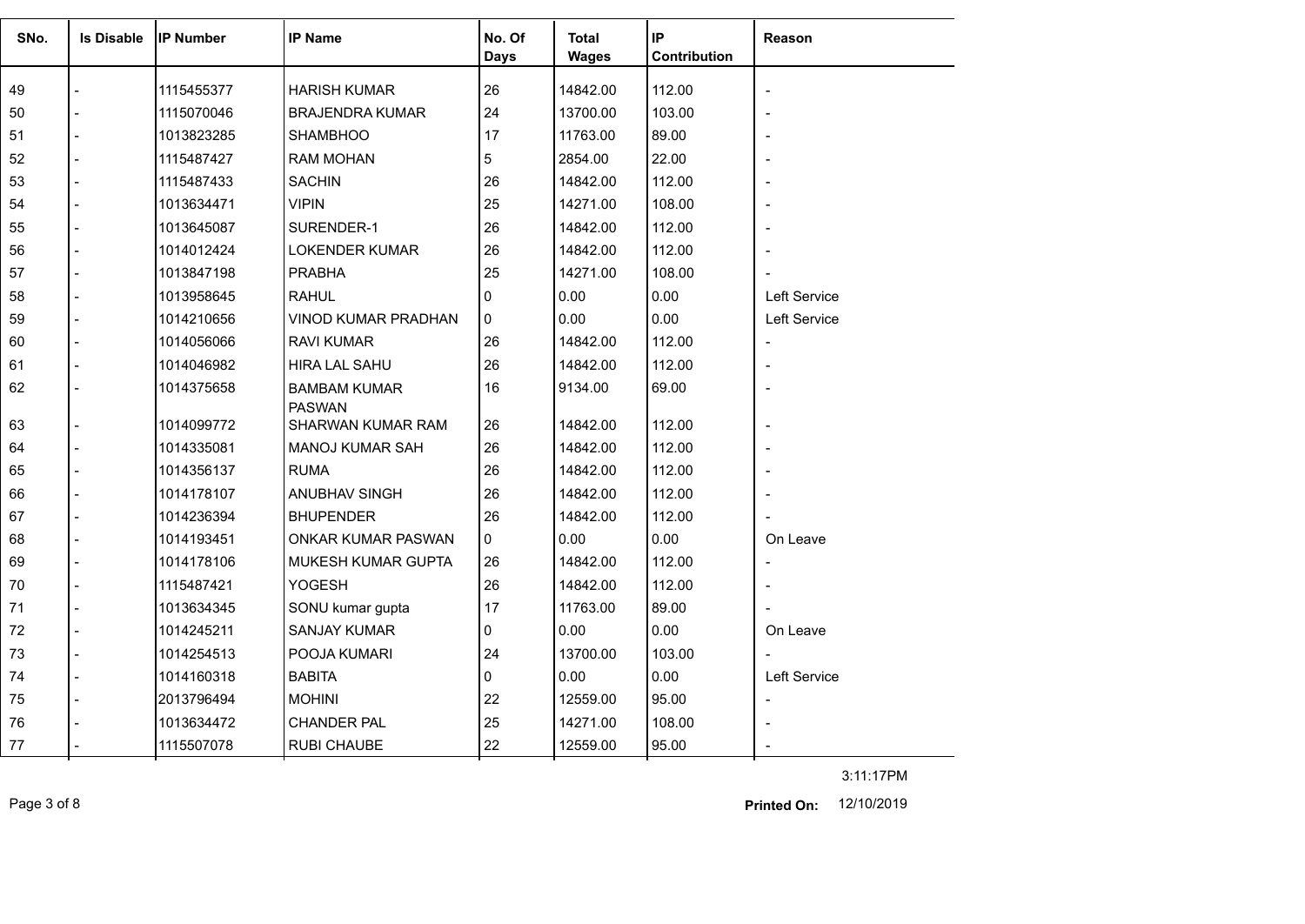| SNo. | <b>Is Disable</b> | IIP Number | <b>IP Name</b>            | No. Of<br><b>Days</b> | <b>Total</b><br><b>Wages</b> | IP<br>Contribution | Reason                   |
|------|-------------------|------------|---------------------------|-----------------------|------------------------------|--------------------|--------------------------|
| 78   |                   | 1115507018 | <b>MANOHAR PASWAN</b>     | 24                    | 13700.00                     | 103.00             |                          |
| 79   |                   | 1115528771 | <b>SUSHILA</b>            | 0                     | 0.00                         | 0.00               | On Leave                 |
| 80   |                   | 1115523767 | <b>NEERAJ KUMAR</b>       | 23                    | 13129.00                     | 99.00              |                          |
| 81   |                   | 1115523777 | <b>NIKHIL KUMAR ANAND</b> | $\Omega$              | 0.00                         | 0.00               | Left Service             |
| 82   |                   | 1115523790 | <b>AMIT KUMAR</b>         | 24                    | 13700.00                     | 103.00             |                          |
| 83   |                   | 1115523799 | SAWAN PASWAN              | $\Omega$              | 0.00                         | 0.00               | On Leave                 |
| 84   |                   | 1115543462 | <b>SUNIL</b>              | 24                    | 13700.00                     | 103.00             |                          |
| 85   |                   | 1115543478 | KAILASH PASWAN            | $\overline{0}$        | 0.00                         | 0.00               | On Leave                 |
| 86   |                   | 1115543485 | NIPU DEVI                 | 26                    | 14842.00                     | 112.00             | $\overline{\phantom{a}}$ |
| 87   |                   | 1115543500 | <b>MILAN CHELL</b>        | 26                    | 14842.00                     | 112.00             |                          |
| 88   |                   | 1115543576 | <b>MO NADEEM</b>          | 25                    | 14271.00                     | 108.00             |                          |
| 89   |                   | 1115543625 | <b>URMILA</b>             | $\mathbf{0}$          | 0.00                         | 0.00               | Left Service             |
| 90   |                   | 1115543652 | PREM CHAND                | 25                    | 14271.00                     | 108.00             |                          |
| 91   |                   | 1115543667 | <b>VISHAL KUMAR</b>       | 26                    | 14842.00                     | 112.00             |                          |
| 92   |                   | 1115543747 | <b>PARDEEP</b>            | 25                    | 14271.00                     | 108.00             |                          |
| 93   |                   | 1115561340 | <b>MUINUDDEEN</b>         | 25                    | 14271.00                     | 108.00             |                          |
| 94   |                   | 1115561358 | <b>RAJESH</b>             | 26                    | 14842.00                     | 112.00             |                          |
| 95   |                   | 1115561362 | <b>RAHUL KUMAR</b>        | 26                    | 14842.00                     | 112.00             |                          |
| 96   |                   | 1115561370 | <b>ASHOK SHARMA</b>       | 25                    | 14271.00                     | 108.00             |                          |
| 97   |                   | 1115561375 | <b>PINTU GAUTAM</b>       | 26                    | 14842.00                     | 112.00             |                          |
| 98   |                   | 1115561389 | <b>RAJESH KUMAR</b>       | 24                    | 13700.00                     | 103.00             |                          |
| 99   |                   | 1115561397 | <b>MD SALMAN</b>          | 25                    | 14271.00                     | 108.00             |                          |
| 100  |                   | 1115561404 | ABHIRAJ KUMAR             | 0                     | 0.00                         | 0.00               | Left Service             |
| 101  |                   | 1115561412 | RAM ROOP                  | 26                    | 14842.00                     | 112.00             | $\overline{\phantom{a}}$ |
| 102  |                   | 1115561424 | <b>DEEPAK BHILWARA</b>    | 25                    | 14271.00                     | 108.00             |                          |
| 103  |                   | 1115543719 | <b>RANI KASHYAP</b>       | 24                    | 13700.00                     | 103.00             |                          |
| 104  |                   | 1115543734 | <b>ASHISH KUMAR</b>       | 25                    | 14271.00                     | 108.00             |                          |
| 105  |                   | 1115577400 | <b>SUNIL KUMAR</b>        | 26                    | 14842.00                     | 112.00             |                          |
| 106  |                   | 1115577412 | ANUJ KUMAR                | 26                    | 14842.00                     | 112.00             |                          |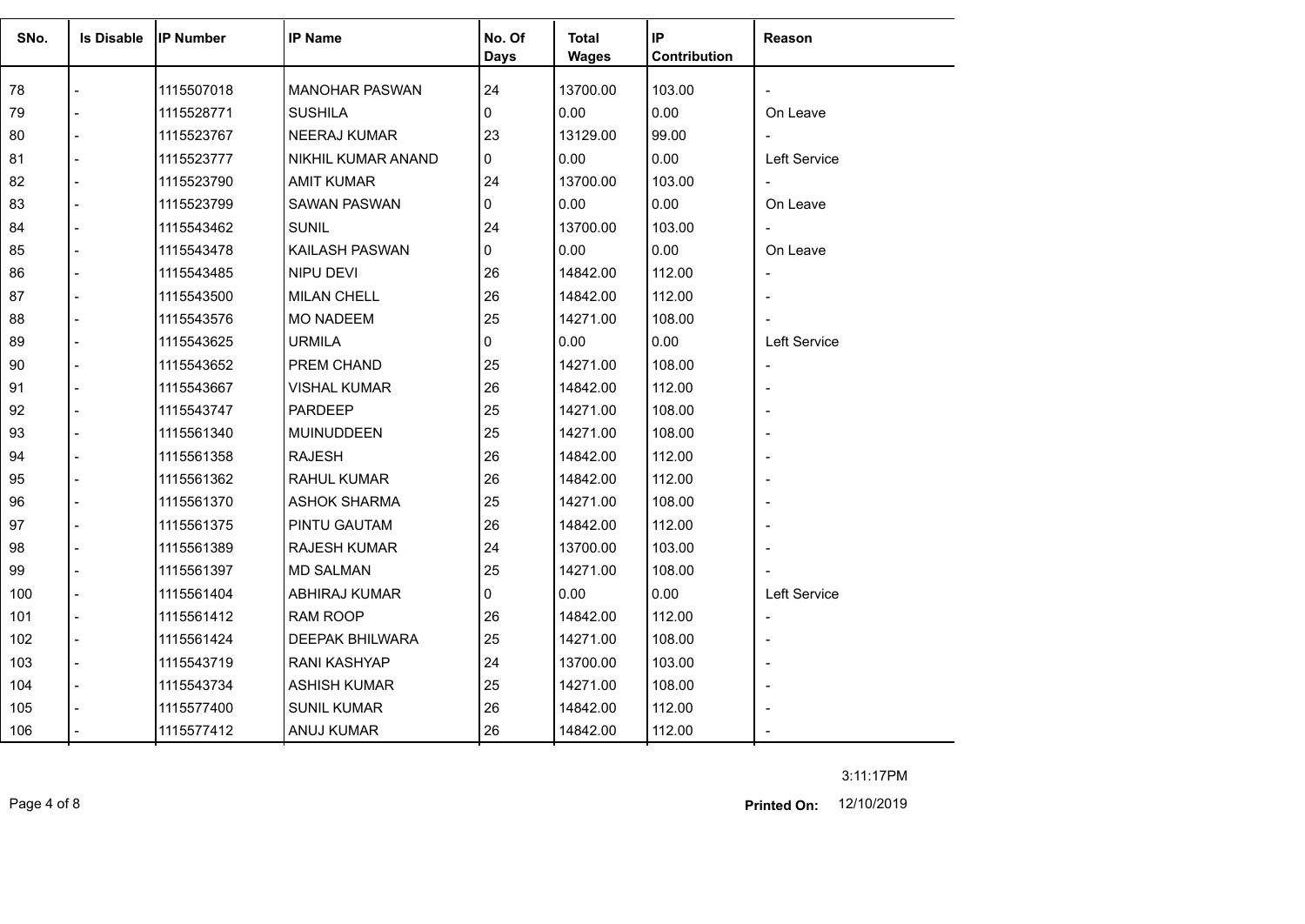| SNo. | <b>Is Disable</b> | <b>IP Number</b> | <b>IP Name</b>       | No. Of<br><b>Days</b> | <b>Total</b><br><b>Wages</b> | IP<br>Contribution | Reason         |
|------|-------------------|------------------|----------------------|-----------------------|------------------------------|--------------------|----------------|
| 107  |                   | 1115577415       | AMARJEET KUMAR       | 26                    | 14842.00                     | 112.00             |                |
| 108  |                   | 1115577422       | <b>SONIA</b>         | 0                     | 0.00                         | 0.00               | On Leave       |
| 109  | $\overline{a}$    | 1115577444       | <b>RAM KUMAR</b>     | 23                    | 13129.00                     | 99.00              | $\blacksquare$ |
| 110  |                   | 1115577456       | SHIVENDER KUMAR      | 26                    | 14842.00                     | 112.00             |                |
| 111  | $\blacksquare$    | 1013926536       | SUDHANSHU            | 25                    | 14271.00                     | 108.00             |                |
| 112  | $\blacksquare$    | 1013847195       | <b>DINESH</b>        | 26                    | 14842.00                     | 112.00             |                |
| 113  |                   | 1014012415       | <b>ANIRUDH</b>       | 26                    | 14842.00                     | 112.00             |                |
| 114  | $\blacksquare$    | 1115577466       | <b>DEEPAK SINGH</b>  | 26                    | 14842.00                     | 112.00             |                |
| 115  | $\blacksquare$    | 1115578231       | <b>NITESH KUMAR</b>  | 26                    | 14842.00                     | 112.00             |                |
| 116  |                   | 1115577499       | SWALEHA BANO         | 22                    | 12559.00                     | 95.00              |                |
| 117  |                   | 1014081622       | <b>MANOJ</b>         | 26                    | 14842.00                     | 112.00             |                |
| 118  |                   | 1014344965       | <b>VEERENDRA</b>     | 20                    | 11417.00                     | 86.00              |                |
| 119  |                   | 1014392594       | <b>KAILASH DEVI</b>  | 26                    | 14842.00                     | 112.00             |                |
| 120  |                   | 1013634351       | <b>NARENDER</b>      | 25                    | 14271.00                     | 108.00             |                |
| 121  | $\blacksquare$    | 1014046979       | MOHD. KURBAN         | 26                    | 14842.00                     | 112.00             |                |
| 122  |                   | 1014170728       | <b>ANKUR GAUTAM</b>  | 26                    | 14842.00                     | 112.00             |                |
| 123  |                   | 1013578727       | CHANCHAL             | 18                    | 10275.00                     | 78.00              |                |
| 124  |                   | 1115577511       | <b>SURAJ</b>         | 24                    | 13700.00                     | 103.00             |                |
| 125  |                   | 1115577516       | <b>MANOJ KUMAR</b>   | 17                    | 9704.00                      | 73.00              |                |
| 126  |                   | 1115577524       | PRAKASH SINGH BISHT  | 26                    | 14842.00                     | 112.00             |                |
| 127  |                   | 1014046981       | MURTAZA ANSARI       | 26                    | 14842.00                     | 112.00             |                |
| 128  |                   | 1014401601       | <b>RAJESH</b>        | 25                    | 14271.00                     | 108.00             |                |
| 129  |                   | 1013799153       | <b>BHUPENDER</b>     | 26                    | 14842.00                     | 112.00             |                |
| 130  |                   | 1013926537       | ANUJ SHARMA          | 26                    | 14842.00                     | 112.00             |                |
| 131  | $\blacksquare$    | 1014081633       | <b>RAJ SINGH</b>     | 26                    | 14842.00                     | 112.00             |                |
| 132  | $\overline{a}$    | 1115577534       | PRADEEP KUMAR SINGH  | 26                    | 17991.00                     | 135.00             | $\blacksquare$ |
| 133  |                   | 1014170729       | <b>CHANDAN KUMAR</b> | 26                    | 14842.00                     | 112.00             |                |
| 134  |                   | 1013830165       | SANDEEP              | 25                    | 14271.00                     | 108.00             |                |
| 135  |                   | 1115577541       | <b>DEEPAK</b>        | 25                    | 14271.00                     | 108.00             |                |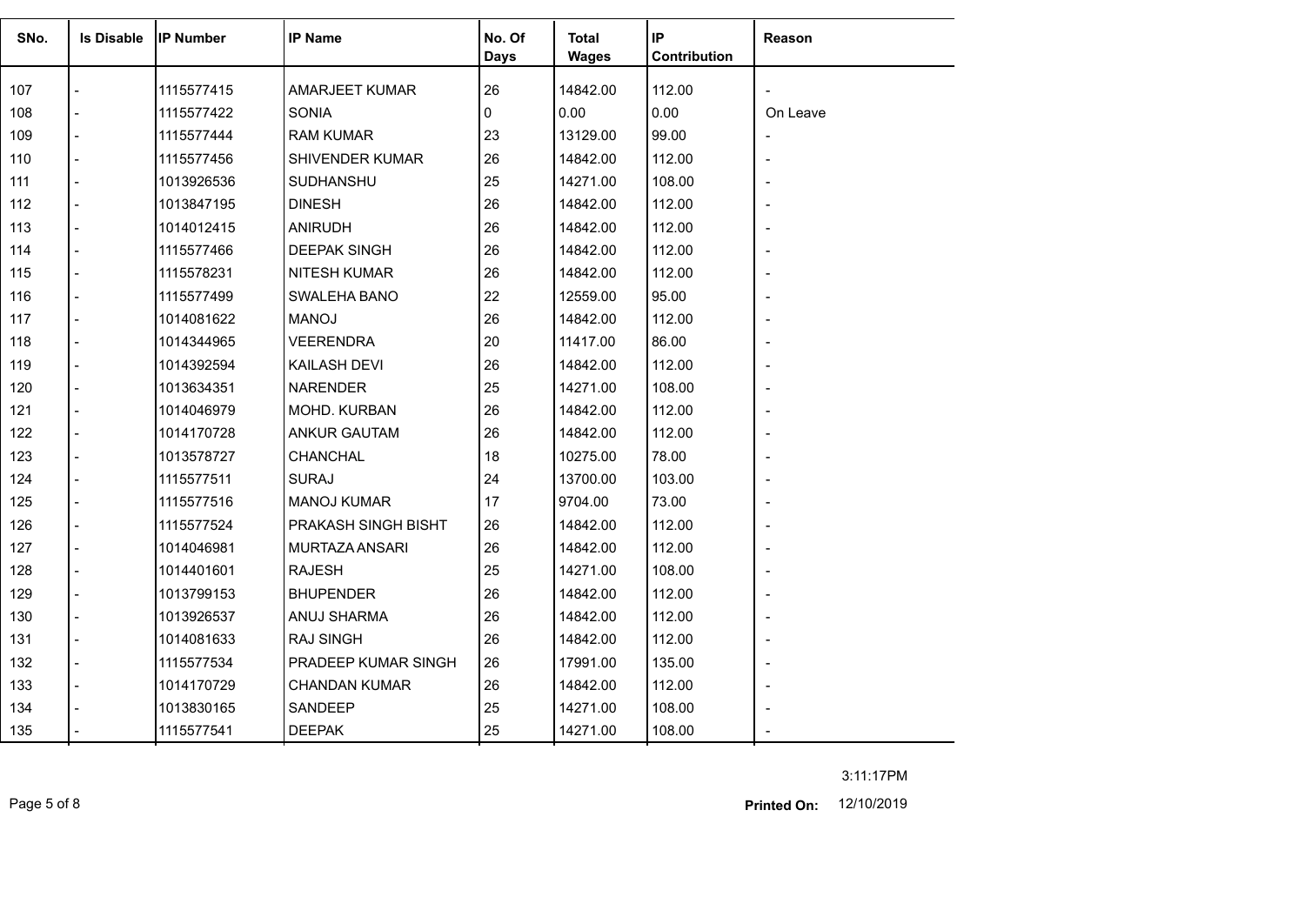|      |                   |                  |                        |                |                       | IP           |                          |
|------|-------------------|------------------|------------------------|----------------|-----------------------|--------------|--------------------------|
| SNo. | <b>Is Disable</b> | <b>IP Number</b> | <b>IP Name</b>         | No. Of<br>Days | <b>Total</b><br>Wages | Contribution | Reason                   |
|      |                   |                  |                        |                |                       |              |                          |
| 136  |                   | 1014210650       | RAJ KUMAR              | 20             | 11417.00              | 86.00        | $\overline{\phantom{a}}$ |
| 137  |                   | 1013958649       | RAJ KUMAR YADAV        | 26             | 14842.00              | 112.00       | $\overline{\phantom{a}}$ |
| 138  |                   | 1115595296       | RAKESH KUMAR JHA       | 26             | 14842.00              | 112.00       | $\overline{\phantom{a}}$ |
| 139  |                   | 1115595304       | <b>NAR SINGH KUMAR</b> | 25             | 14271.00              | 108.00       | $\overline{\phantom{a}}$ |
| 140  |                   | 1115595324       | <b>INDRAWATI</b>       | 26             | 14842.00              | 112.00       | $\overline{\phantom{a}}$ |
| 141  |                   | 1115595331       | <b>KAMLESH KUMAR</b>   | 25             | 14271.00              | 108.00       | $\overline{\phantom{a}}$ |
| 142  |                   | 1115595345       | <b>KOMAL KUMARI</b>    | 25             | 14271.00              | 108.00       | $\overline{\phantom{a}}$ |
| 143  |                   | 1115595354       | <b>ANJU</b>            | 25             | 14271.00              | 108.00       | $\overline{\phantom{a}}$ |
| 144  |                   | 1115595365       | <b>MANOJ PASWAN</b>    | 25             | 14271.00              | 108.00       | $\overline{\phantom{a}}$ |
| 145  |                   | 1115595373       | <b>SHIVAM SINGH</b>    | 26             | 14842.00              | 112.00       | $\overline{\phantom{a}}$ |
| 146  |                   | 1115595395       | <b>NEETU</b>           | 23             | 13129.00              | 99.00        | $\overline{\phantom{a}}$ |
| 147  |                   | 1114400418       | <b>GYAN SINGH</b>      | 26             | 14842.00              | 112.00       |                          |
| 148  |                   | 1115595429       | SONU KUMAR PASVAN      | 26             | 14842.00              | 112.00       |                          |
| 149  |                   | 1114672235       | CHINTOO MANDAL         | $\Omega$       | 0.00                  | 0.00         | On Leave                 |
| 150  |                   | 1115612860       | MANJU                  | 20             | 11417.00              | 86.00        |                          |
| 151  |                   | 1115612863       | <b>PREETI</b>          | 25             | 14271.00              | 108.00       |                          |
| 152  |                   | 1115612896       | RUPESH SAH             | $\Omega$       | 0.00                  | 0.00         | Left Service             |
| 153  |                   | 1115612873       | <b>KULDEEP KUMAR</b>   | 26             | 14842.00              | 112.00       | $\overline{\phantom{a}}$ |
| 154  |                   | 1115612881       | <b>RITU</b>            | 26             | 14842.00              | 112.00       | $\overline{\phantom{a}}$ |
| 155  |                   | 1115612901       | <b>MANISHI</b>         | 22             | 12559.00              | 95.00        |                          |
| 156  |                   | 1115612905       | <b>AFSANA</b>          | 21             | 11988.00              | 90.00        |                          |
| 157  |                   | 1115612867       | <b>ANITA</b>           | $\Omega$       | 0.00                  | 0.00         | Left Service             |
| 158  |                   | 1013684162       | <b>ANIL KUMAR</b>      | 25             | 14271.00              | 108.00       | $\overline{\phantom{a}}$ |
| 159  |                   | 1115622121       | <b>RAJEEV KUMAR</b>    | 26             | 14842.00              | 112.00       | $\overline{\phantom{a}}$ |
| 160  |                   | 1115622125       | <b>GOPAL</b>           | 26             | 14842.00              | 112.00       | $\blacksquare$           |
| 161  |                   | 1115627606       | <b>DEEPIKA</b>         | 25             | 14271.00              | 108.00       |                          |
| 162  |                   | 1115622128       | PHAHIMUDDEEN           | 26             | 14842.00              | 112.00       |                          |
| 163  |                   | 1115614450       | SARASWATI AHIRWAR      | $\Omega$       | 0.00                  | 0.00         | Left Service             |
| 164  |                   | 1115614456       | <b>VICKY KUMAR</b>     | 23             | 13129.00              | 99.00        | $\blacksquare$           |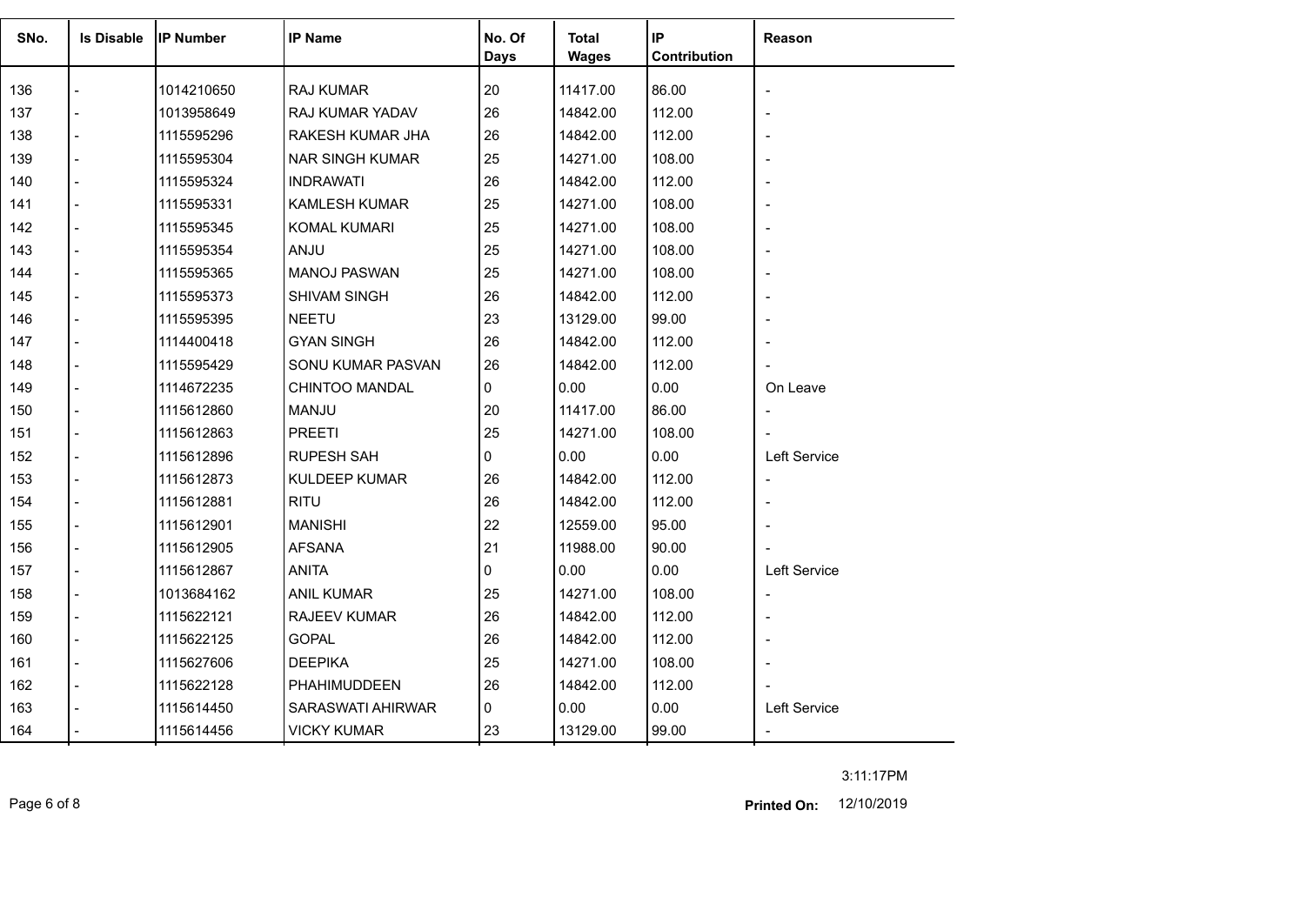| SNo. | <b>Is Disable</b> | <b>IIP Number</b> | <b>IP Name</b>                       | No. Of      | <b>Total</b> | IP           | Reason                   |
|------|-------------------|-------------------|--------------------------------------|-------------|--------------|--------------|--------------------------|
|      |                   |                   |                                      | <b>Days</b> | <b>Wages</b> | Contribution |                          |
| 165  |                   | 1115627609        | <b>KAMAL KISHOR</b>                  | 26          | 14842.00     | 112.00       | $\overline{\phantom{a}}$ |
| 166  |                   | 1114211758        | MAMTA                                | 26          | 14842.00     | 112.00       |                          |
| 167  |                   | 1115643544        | <b>BHANU PRATAP SINGH</b>            | 8           | 4567.00      | 35.00        | $\overline{a}$           |
| 168  |                   | 1115643536        | <b>KULDEEP KUMAR</b>                 | 8           | 4567.00      | 35.00        | $\overline{\phantom{a}}$ |
| 169  |                   | 1115643527        | VIKAS KUMAR SAH                      | 8           | 4567.00      | 35.00        |                          |
| 170  |                   | 1115634407        | ANIL                                 | 21          | 11988.00     | 90.00        | $\overline{\phantom{0}}$ |
| 171  |                   | 1115634387        | <b>MUKESH KUMAR</b>                  | 21          | 11988.00     | 90.00        | $\overline{a}$           |
| 172  |                   | 1115634393        | <b>RAM ASHISH</b>                    | 20          | 11417.00     | 86.00        |                          |
| 173  |                   | 1115637395        | PRADESH                              | 13          | 7421.00      | 56.00        | $\overline{a}$           |
| 174  |                   | 1115634400        | RUPALI RAJ GUPTA                     | 21          | 11988.00     | 90.00        | $\overline{\phantom{0}}$ |
| 175  |                   | 1114498748        | <b>RANI DEVI</b>                     | 19          | 10846.00     | 82.00        | $\overline{\phantom{0}}$ |
| 176  |                   | 1115643538        | <b>ATUL</b>                          | 7           | 3996.00      | 30.00        |                          |
| 177  |                   | 1115634403        | <b>NIRDESH KUMAR</b>                 | 15          | 8563.00      | 65.00        |                          |
| 178  |                   | 1115473492        | DHARMENDRA SINGH                     | 26          | 14806.00     | 112.00       | $\overline{\phantom{0}}$ |
| 179  |                   | 1115475530        | PAPPU YADAV                          | 26          | 14806.00     | 112.00       |                          |
| 180  |                   | 1115475643        | <b>VIKASH KUMAR</b>                  | 26          | 14806.00     | 112.00       | $\overline{a}$           |
| 181  |                   | 1115523812        | <b>SUNIL KUMAR PAL</b>               | 24          | 13667.00     | 103.00       | $\overline{\phantom{0}}$ |
| 182  |                   | 1115561420        | RAJENDRA KUMAR                       | 26          | 14806.00     | 112.00       |                          |
| 183  |                   | 1115595486        | RANBIR CHAND                         | 26          | 14806.00     | 112.00       | $\overline{\phantom{0}}$ |
| 184  |                   | 1115584183        | <b>MUNIYA</b>                        | 26          | 14806.00     | 112.00       |                          |
| 185  |                   | 1115613857        | RAHUL KUMAR PANDEY                   | 0           | 0.00         | 0.00         | Left Service             |
| 186  |                   | 1115625408        | <b>PRADEEP KUMAR</b>                 | 26          | 14806.00     | 112.00       | $\overline{\phantom{a}}$ |
| 187  |                   | 1114732009        | <b>GOVIND SINGH</b>                  | 26          | 12864.00     | 97.00        | $\overline{a}$           |
| 188  |                   | 1115172248        | <b>VISRAM MISHRA</b>                 | 25          | 12369.00     | 93.00        | $\overline{a}$           |
| 189  |                   | 1115332677        | <b>RAMPHAL</b>                       | 9           | 4453.00      | 34.00        |                          |
| 190  |                   | 1114770179        | SUNIL YADAV                          | 26          | 14842.00     | 112.00       | $\overline{\phantom{0}}$ |
| 191  |                   | 1115313296        | <b>SUKHVIR SINGH</b>                 | 26          | 14842.00     | 112.00       | $\overline{a}$           |
| 192  |                   | 1115313312        | PURAN CHANDRA                        | 25          | 14271.00     | 108.00       |                          |
| 193  |                   | 1115415079        | <b>PAPANAI</b><br>RAM BAHADUR BOHARA | 26          | 14842.00     | 112.00       |                          |